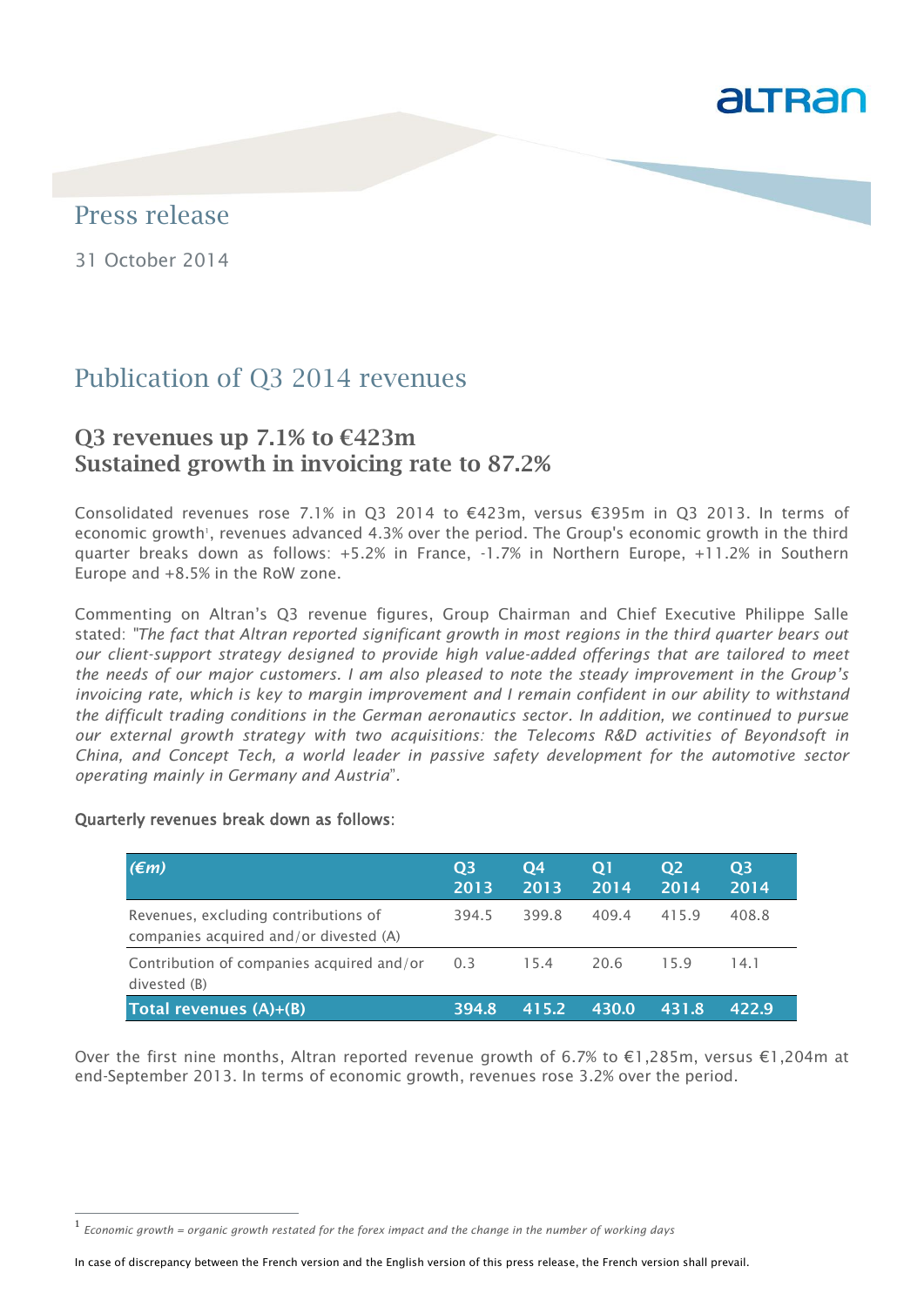

#### Headcount and invoicing rate

At 30 September 2014, the total headcount stood at 22,121 employees, compared with 21,657 at end-June 2014.

The invoicing rate continued to improve in the third quarter, reaching 87.2% at the end of the period, compared with 85.0% in Q3 2013 and 86.7% in Q2 2014.

|                | Q3 2013 Q4 2013 Q1 2014 Q2 2014 Q3 2014 |       |       |       |       |
|----------------|-----------------------------------------|-------|-------|-------|-------|
| Invoicing rate | 85.0%                                   | 85.5% | 84.5% | 86.7% | 87.2% |

## **Outlook**

Altran Q3 revenues are in line with Group guidance. Based on the information currently at its disposal, management has confirmed that the Group's financial performance in 2014 should be in line with the financial targets set out in the 2012-2015 strategic plan.

#### Financial Calendar

| 30 January 2015  | Publication of Q4 2014 revenues       |
|------------------|---------------------------------------|
| 12 March 2015    | Publication of 2014 full-year results |
| 30 April 2015    | Publication of Q1 2015 revenues       |
| 30 April 2015    | General Shareholders' Meeting         |
| 30 July 2015     | Publication of Q2 2015 revenues       |
| 3 September 2015 | Publication of H1 2015 results        |
| 29 October 2015  | Publication of Q3 2015 revenues       |
|                  |                                       |

#### About Altran

As global leader in innovation and high‐tech engineering consulting, Altran accompanies its clients in the creation and development of their new products and services. Altran's Innovation Makers<sup>[1]</sup> have been providing services for thirty years to key players in the Aerospace, Automotive, Energy, Railways, Finance, Healthcare and Telecoms sectors. Covering every stage of project development from strategic planning to manufacturing, the Altran offers capitalise on the Group's technological know-how in five key areas: Innovative Product Development, Intelligent Systems, Lifecycle Experience, Mechanical Engineering, and Information Systems.

In 2013, the Group generated revenues of €1,633m. Altran now has a staff of over 21,000 employees in more than 20 countries.

www.altran.com

j

<sup>[1]</sup> Employees of the Altran group